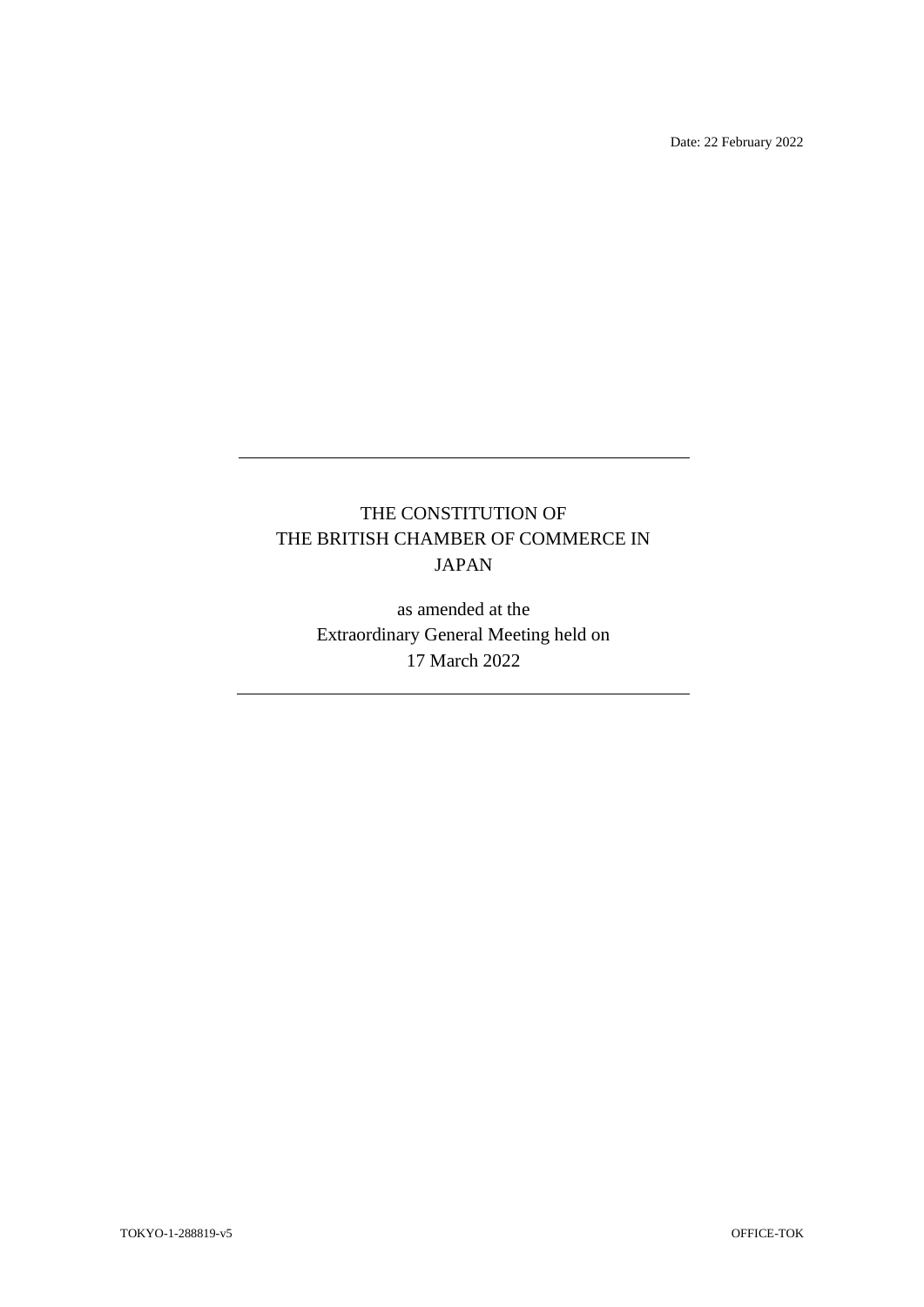# **CONTENTS**

| Clause |  | Page |
|--------|--|------|
| 1.     |  |      |
| 2.     |  |      |
| 3.     |  |      |
| 4.     |  |      |
| 5.     |  |      |
| 6.     |  |      |
| 7.     |  |      |
| 8.     |  |      |
| 9.     |  |      |
| 10.    |  |      |
| 11.    |  |      |
| 12.    |  |      |
| 13.    |  |      |
|        |  |      |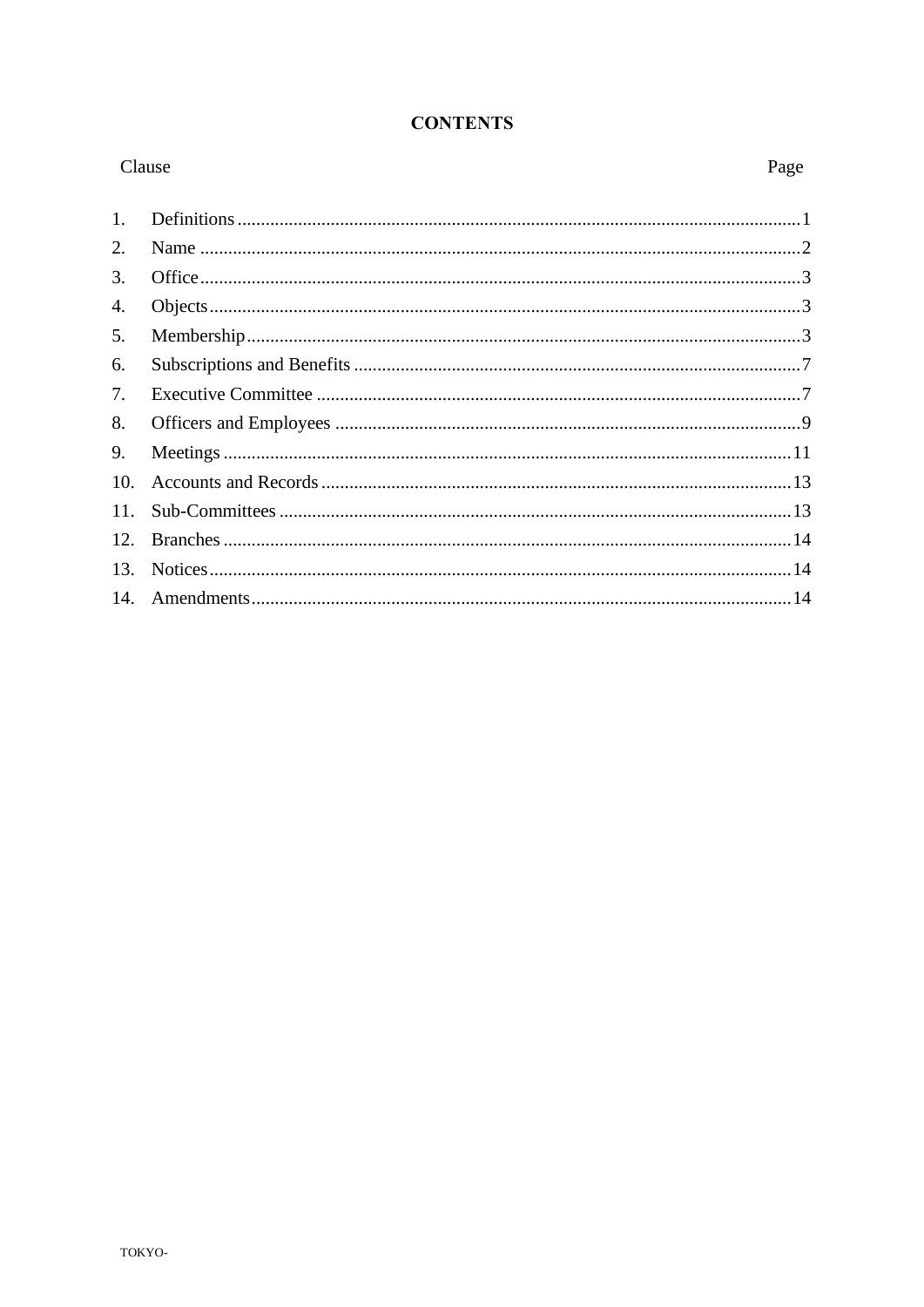# <span id="page-2-0"></span>1. **DEFINITIONS**

For the purposes hereof the following expression shall, unless the context requires otherwise, have the following meanings:

| (i)    | "United Kingdom" means        | United Kingdom of Great Britain and<br>Northern Ireland and its dependent<br>territories confirmed as such from time to<br>time by the British Embassy in Japan.                                                                                                                                                                                                                          |
|--------|-------------------------------|-------------------------------------------------------------------------------------------------------------------------------------------------------------------------------------------------------------------------------------------------------------------------------------------------------------------------------------------------------------------------------------------|
| (ii)   | "UK" means                    | the United Kingdom.                                                                                                                                                                                                                                                                                                                                                                       |
| (iii)  | "Election Booklet" means      | the official election booklet (which may<br>be in electronic form) to be provided by<br>the Chamber for elections of the<br>Executive Committee and the President<br>at an Annual General Meeting.                                                                                                                                                                                        |
| (iv)   | "enterprise" means            | any one of a limited liability company or<br>a branch or representative office thereof,<br>a firm, association (including a non-<br>profit making entity and whether<br>incorporated<br>or unincorporated),<br>partnership, sole trader or individual<br>practicing in a field conducive to the<br>attainment of the objects of the Chamber.                                              |
| (v)    | "Executive Committee" means   | the executive committee of the Chamber<br>appointed from<br>time<br>to time<br>in<br>accordance with the provisions<br>of<br>paragraph 7 below.                                                                                                                                                                                                                                           |
| (vi)   | "financial year" means        | period of twelve<br>(12)<br>months<br>a<br>commencing in any calendar year on 1st<br>April and ending the following 31st<br>March.                                                                                                                                                                                                                                                        |
| (vii)  | "good standing" means         | in respect of any Member, a Member that<br>is not more than sixty $(60)$ days in arrears<br>the payment of membership<br>with<br>subscriptions.                                                                                                                                                                                                                                           |
| (viii) | "Independent Committee" means | an independent committee established<br>for the purposes of investigating alleged<br>breaches of the provisions of paragraph<br>$7(b)(vi)$ or paragraph $8(b)(iii)$ .<br>The<br>Independent Committee<br>shall<br>be<br>appointed by the Executive Committee<br>and shall comprise of at least three<br>persons who are (i) not current Executive<br>Committee members (for the avoidance |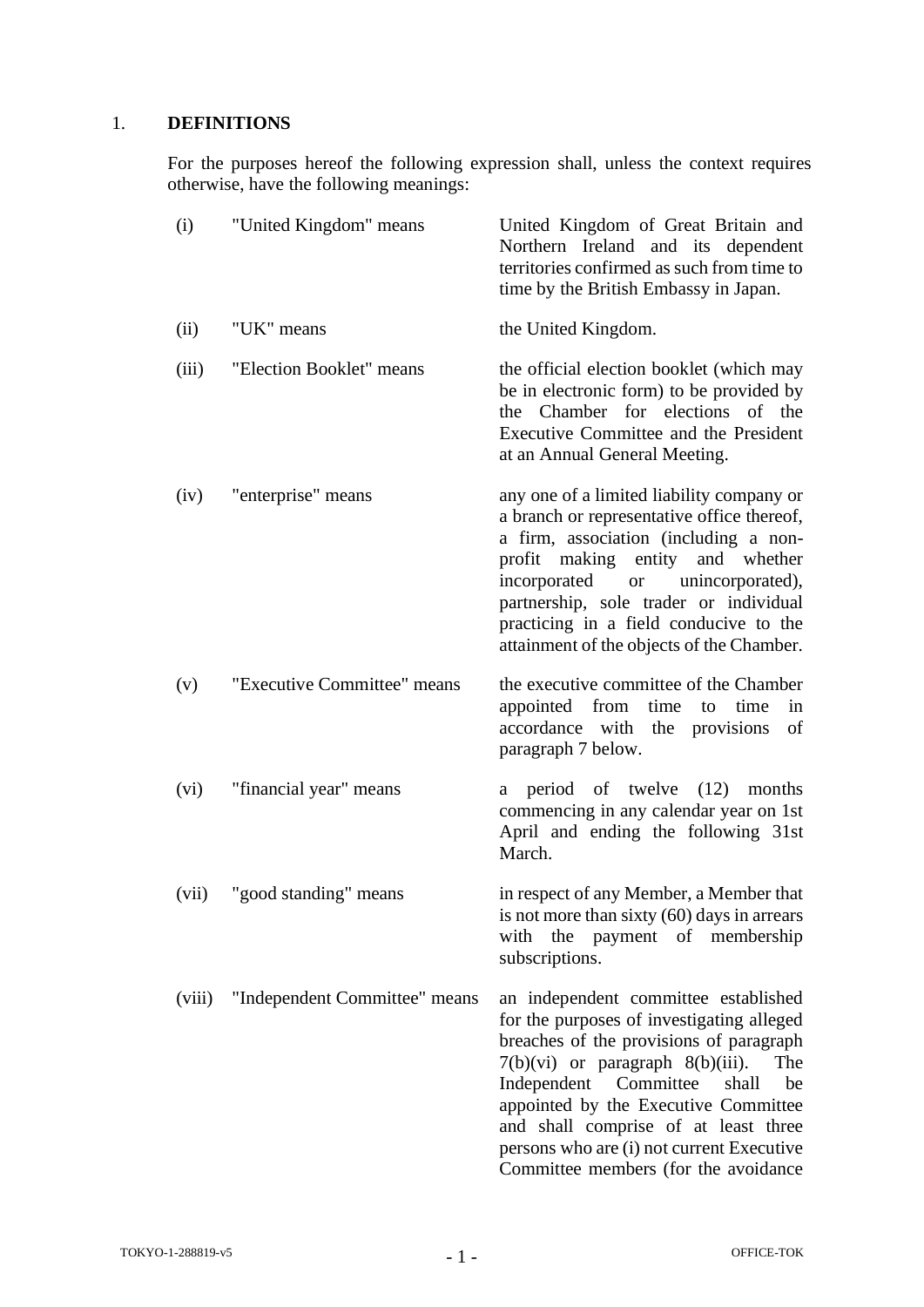|                  |                               | of doubt, an ex-officio attendee of<br>Executive Committee meetings may<br>of<br>such<br>independent<br>form<br>part<br>committee), (ii) not a candidate for the<br>Executive Committee or the President in<br>the relevant election, and (iii) not a<br>proposer of seconder of any then current<br>candidates for the Executive Committee<br>or the Presidential candidate. |
|------------------|-------------------------------|-------------------------------------------------------------------------------------------------------------------------------------------------------------------------------------------------------------------------------------------------------------------------------------------------------------------------------------------------------------------------------|
| (ix)             | "in writing" means            | any written communication (i) sent by<br>regular post or courier, (ii) delivered in<br>person or by messenger, or<br>(iii)<br>transmitted by facsimile or email or other<br>electronic messaging service.                                                                                                                                                                     |
| (x)              | "Members" means               | all Members of the Chamber from time<br>to time and "Member" means any one of<br>them. Where the context so requires<br>"Member" shall include its nominated<br>representative.                                                                                                                                                                                               |
| $(x_i)$<br>means | "nominated<br>representative" | a Member nominated by such Member<br>from time to time as its representative in<br>the Chamber and notified in writing to an<br>office of the Chamber designated for<br>purpose<br>the<br>Executive<br>such<br>by<br>Committee, and in the case of a Member<br>comprising one individual the nominated<br>representative of such Member shall be<br>that individual.          |
| (xii)            | "President" means             | the President of the Chamber from time<br>to time elected in accordance with the<br>provisions of paragraph 8 below.                                                                                                                                                                                                                                                          |
| (xiii)           | "representative" means        | full-time employee<br>acting in a<br>a<br>representative capacity and shall not<br>include agents, distributors, licensees or<br>similar representatives.                                                                                                                                                                                                                     |
| (xiv)            | "Vice President" means        | the Vice President of the Chamber from<br>time to time appointed by the Executive<br>Committee in accordance with<br>the<br>provisions of paragraph 8(e) below.                                                                                                                                                                                                               |

# <span id="page-3-0"></span>2. **NAME**

The organisation shall be known as The British Chamber of Commerce in Japan. (In Japanese: *Zainichi Eikoku Shogyo Kaigisho*).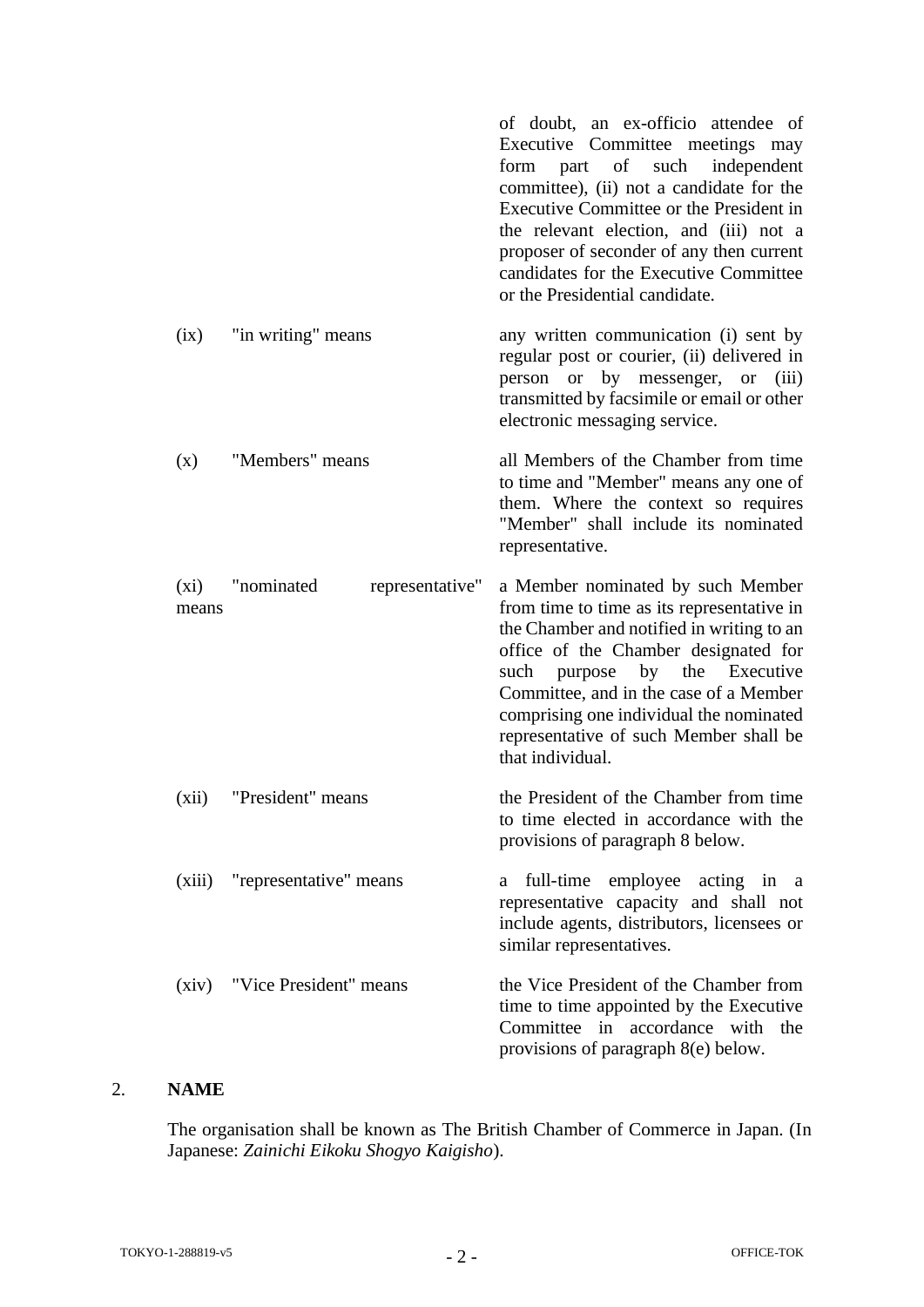# <span id="page-4-0"></span>3. **OFFICE**

The principal office of the Chamber shall be located in the city of Tokyo, Japan.

#### <span id="page-4-1"></span>4. **OBJECTS**

The objects for which the Chamber is established are:

- (a) to promote, support, represent and protect the commercial interests in Japan of its Members and, in so far as the same may be consistent with such objectives:
	- (i) to aid and encourage the development of trade, commerce and investment between Japan and the UK;
	- (ii) to collect, obtain, publish and disseminate statistics and other information concerning trade, commerce and industry and matters related thereto, which may be of interest to the Members;
	- (iii) to organise and hold conferences and seminars;
	- (iv) to promote social intercourse between Members and between the Members and distinguished visitors having interests relevant to the Members;
	- (v) to co-operate with or become affiliated to and contribute to the activities of any institution, society, association, company or body of persons pursuing objectives the attainment of which may be of benefit to the Members.
- (b) To do any or all such things as are conducive or incidental to the attainment of the above objects.

#### <span id="page-4-2"></span>5. **MEMBERSHIP**

(a) Categories

The Chamber shall consist of the following categories of membership:

Corporate Entrepreneur Individual Honorary

(b) Eligibility

Eligibility in respect of each category of membership shall be determined as follows:

(i) A Corporate Member is any enterprise that is owned or predominantly owned by British capital, or that is primarily based in the UK, or that has a significantly British image or that, in the opinion of the Executive Committee, otherwise contributes to the objects of the Chamber.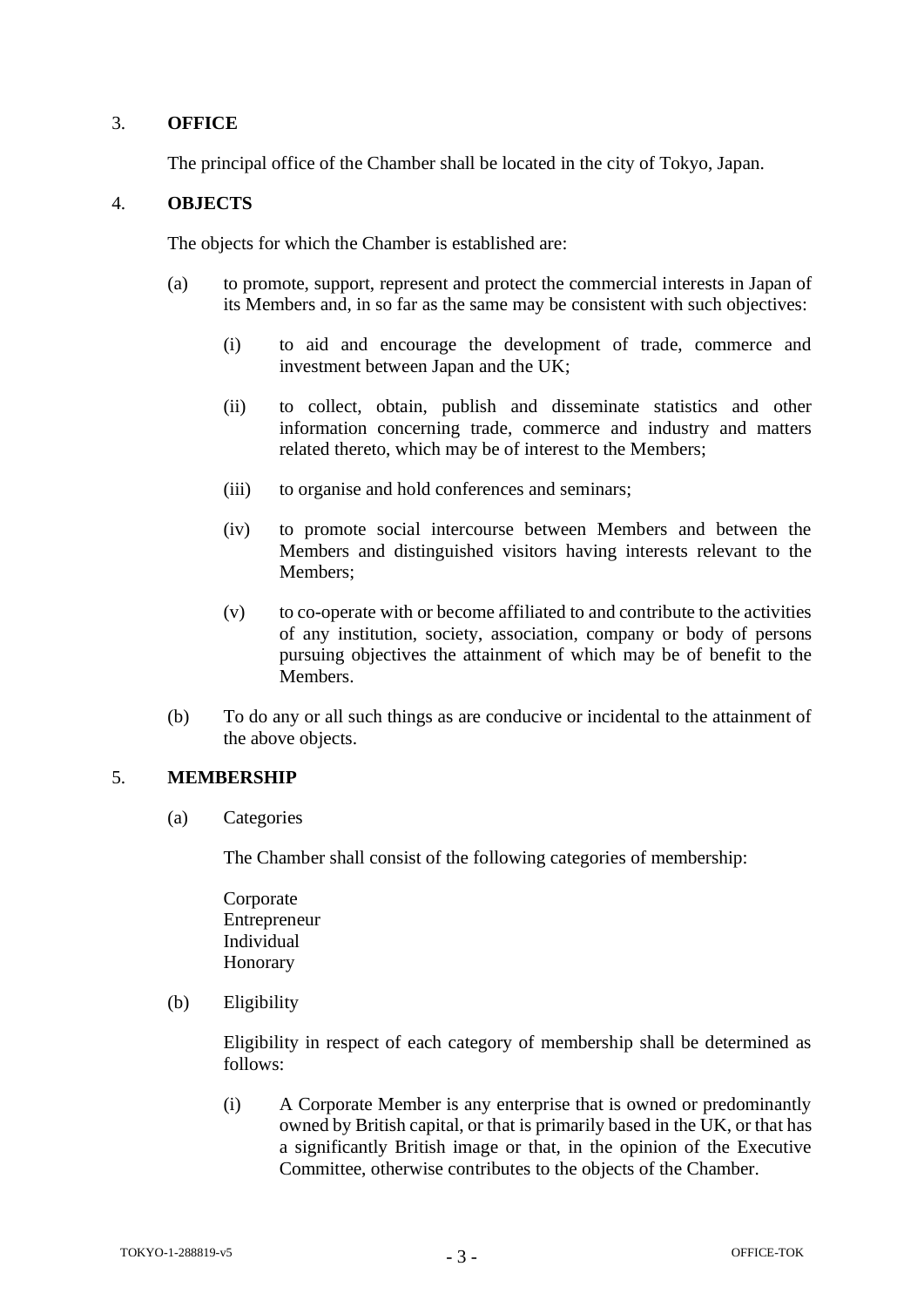- (ii) An Entrepreneur Member is any small and medium-sized enterprise with 25 or fewer employees worldwide, that is not owned or controlled, either directly or indirectly, by a listed company.
- (iii) An Individual Member is an individual working for an enterprise which is not a Corporate Member.
- (iv) An Honorary Member must be an individual approved for such membership by a majority of the Executive Committee.

Entry to and maintenance of membership in the Chamber, and eligibility for any particular category of membership shall be subject to the discretion of the Executive Committee as specified below.

(c) Admission of Members

A candidate for membership shall be nominated by a Corporate Member and seconded by a Member and shall submit a written application to join the Chamber to the Executive Committee. Such application shall be considered by the Executive Committee at one of its regular meetings. Such candidate may be admitted to the appropriate category of membership by an affirmative vote of a majority of the Executive Committee. The Executive Committee shall have a discretion to refuse membership for any candidate without giving any reason for such refusal.

(d) Withdrawal of Membership

In circumstances as are mentioned below, and upon any affirmative vote of a majority of the Executive Committee, membership may be withdrawn from any Member, or a Member may be suspended from membership upon such terms as are specified by the Executive Committee in a written notice of suspension to the Member concerned. Such action may be taken by the Executive Committee if, in the opinion of a majority of the Executive Committee:

- (i) a Member ceases to meet the standards of eligibility for the category of membership in which such member is currently registered (and if eligible for membership in some other category such Member has refused to re-register in such other category);
- (ii) a Member of its nominated membership has behaved in a manner which is seriously detrimental to the interests of the Chamber;
- (iii) a Member is seriously in arrears with payment of membership subscriptions without satisfactory reason;

PROVIDED THAT if the Executive Committee withdraws membership from or suspends a Member under sub-paragraph (ii) above such Member shall have the right to appeal to the Chamber in a general meeting and shall be reinstated as Member of the Chamber if not less than seventy-five percent (75%) of the Members' votes cast in person, by proxy and by post at such meeting, are in favour of such reinstatement.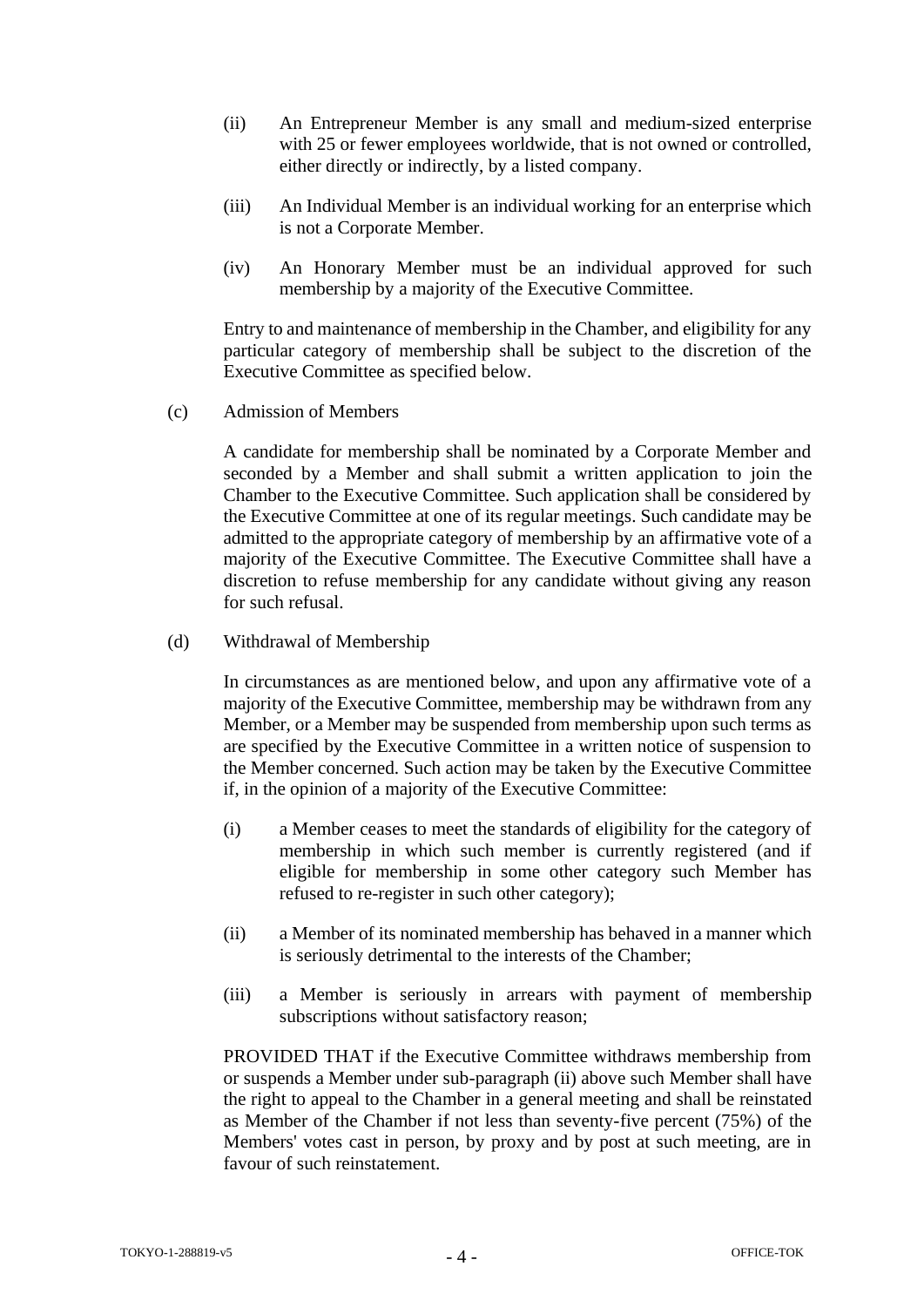# (e) Votes of Members

- (i) At a general meeting of the Members of the Chamber, each Member (including, for the avoidance of doubt, any Honorary Member) shall be entitled to cast one vote in person, by proxy, electronically or in writing, as set out in sub-paragraph (ii) below;
- (ii) Each Member entitled to vote upon a resolution put to a general meeting of the Members of the Chamber may do so in one of the following ways. The Executive Committee shall, in respect of each resolution in respect of which a vote is required, indicate the method of voting to be used (which shall be the method set out in (A) below, unless (1) e-voting is not available for any reason, or (2) the Executive Committee decides otherwise in respect of a resolution):
	- (A) *Electronic voting:* an Internet-based balloting system ("**evoting**"), as approved by the Executive Committee, may be used for the purposes of voting upon any resolution put to a general meeting of the Members of the Chamber. At least fourteen (14) days prior to any such meeting (or, in the case of an adjourned meeting, at least seven (7) days prior to the date of such adjourned meeting), the Executive Committee will cause the contents of the resolution(s) upon which a vote is to be taken to be sent in writing to each Member entitled to vote thereat, and the instructions for e-voting.

E-voting shall be configured in such way that all material requirements, including ensuring the confidentiality of ballots and results, casting of the correct number of votes by each Member, and certification of results of any vote, and any such system must have been approved by the Executive Committee prior to its use.

- (B) *Voting other than e-voting:* If e-voting is not being used for any resolution, the following voting procedures shall be used for the purposes of voting upon any such resolution put to a general meeting of the Members of the Chamber:
	- (1) *Ballot papers*: at least fourteen (14) days prior to any such meeting (or, in the case of an adjourned meeting, at least seven (7) days prior to the date of such adjourned meeting), the Executive will cause a ballot paper to be sent in writing to each Member entitled to vote thereat. Such ballot paper shall contain the resolution(s) upon which a vote is to be taken at the forthcoming meeting and a voting form ("**voting form**") in respect of each such resolution.
	- (2) *Voting in writing*: any voting form, when signed by the Member's nominated representative and returned to the office of the Chamber (by regular post, courier, in person,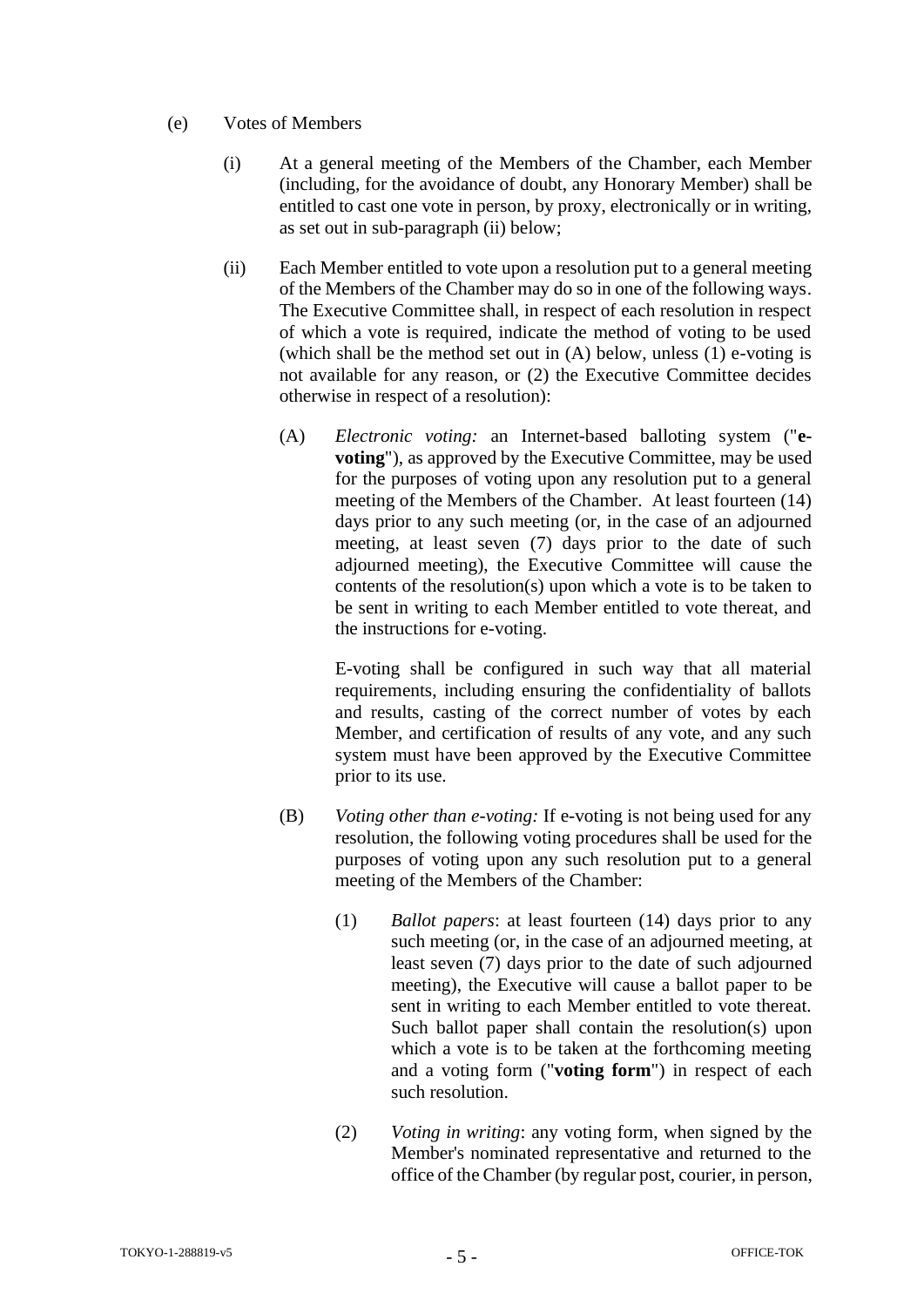by messenger or by facsimile transmission) or sent by email (attaching such signed voting form) to the email address of the Chamber specified in the voting form, in each case not less than forty-eight (48) hours prior to such meeting, will be effective to appoint the President or, failing the President, the chairperson of such meeting, to vote thereat as such Member's nominee, either as directed by the Member concerned or, in the absence of such directions, at the nominee's own discretion. At the relevant meeting, the President or, failing the President, the chairperson aforesaid shall cast Members' votes in accordance with the instructions contained in the postal voting forms received. No decision on any resolution made at any meeting at which votes cast in writing are counted shall be invalidated by reason of any Member not receiving a ballot paper in respect of such resolution or any voting form, pursuant to which such Member's vote was intended to be cast, not being received at the office of the Chamber or at the specified email address of the Chamber within the time limit referred to above;

- (3) *Voting in person*: a vote may be cast through such Member's nominated representative or through some other proxy of such Member attending such meeting in person. Any such proxy must be authorised by means of a written instrument of proxy which shall have been signed by the nominated representative of such Member and presented, immediately before the commencement of such meeting, to an office appointed for such purpose by the Executive Committee. If a Member present in person or by proxy has previously completed and returned a voting form in writing pursuant to sub-paragraph (2) above in respect of such meeting, any voting instruction contained therein shall be invalidated by such Member's indication to vote in person or by proxy. A vote taken from Members present in person or by proxy as aforesaid shall be conducted in such manner as the Executive Committee shall determine from time to time in order to verify the number of votes which each person is entitled to cast at the meeting and to properly tally such votes when cast.
- (iii) On each occasion that a vote is taken on a resolution put to a general meeting of the Members of the Chamber, the following procedure shall be followed:
	- (A) In the case of a voting procedure undertaken by e-voting, the President or, failing the President, the chairperson of the relevant meeting shall declare the number of votes cast for and against the resolution concerned through the e-voting system;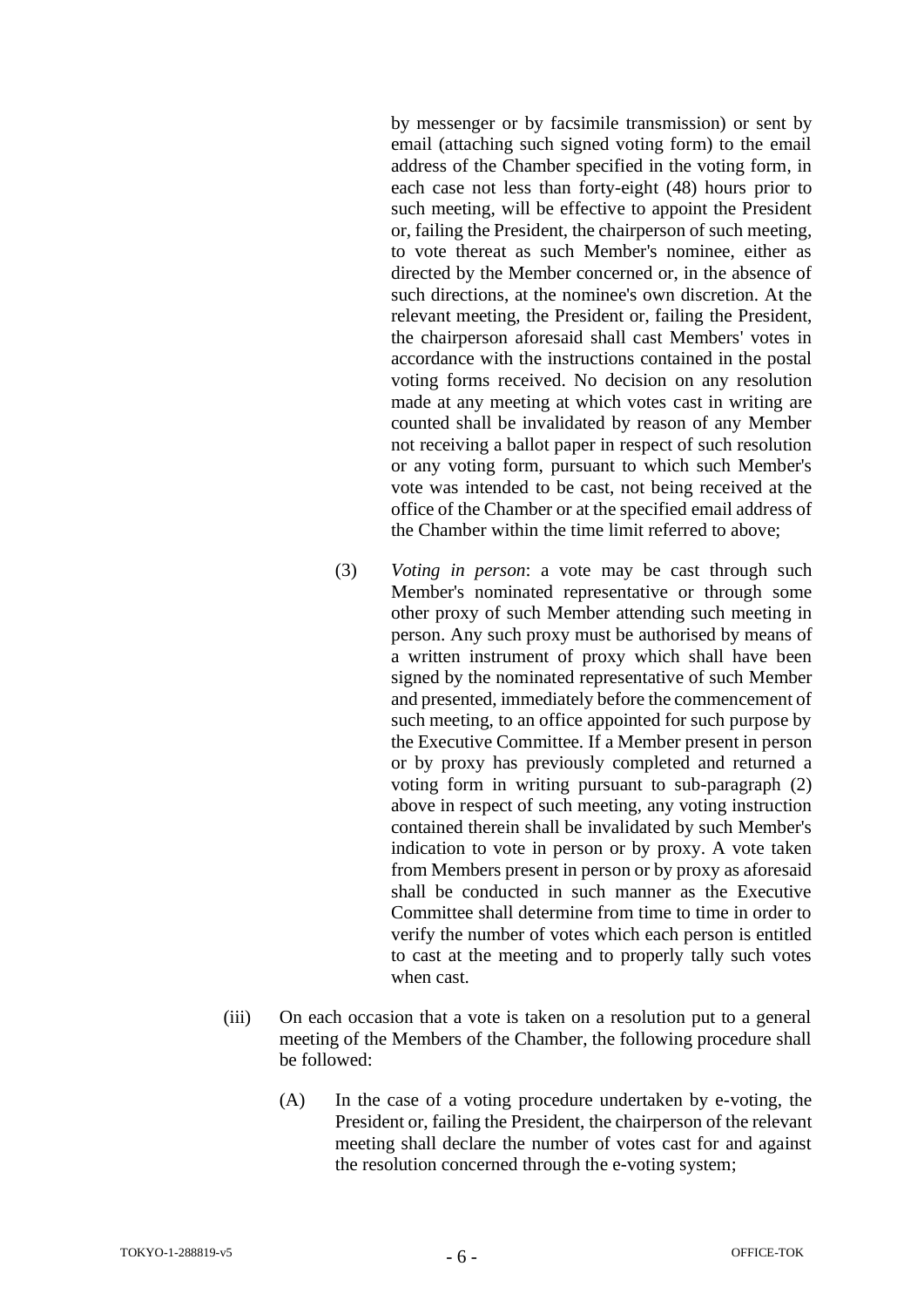- (B) In the case of a voting procedure undertaken otherwise than by e-voting:
	- (1) the President or, failing the President, the chairperson of the relevant meeting shall first declare the number of votes cast for and against the resolution concerned in writing;
	- (2) Members entitled to vote who are present in person or by proxy shall then be requested to vote in the manner referred to in sub-paragraph  $(ii)(B)(3)$  above;
	- (3) The result of the vote shall then be declared after aggregating the votes cast in writing and those cast in person or by proxy.
- (iv) No Member shall be entitled to be represented or to vote at any general meeting of the Members of the Chamber is such Member is not in good standing.

# <span id="page-8-0"></span>6. **SUBSCRIPTIONS AND BENEFITS**

- (a) Subject as mentioned in sub-paragraph (b) below, each Member shall pay a subscription annually in advance at the commencement of each financial year of the Chamber.
- (b) A Member shall pay an initial subscription on joining the Chamber. If a Member joins during a financial year, the initial subscription shall be pro-rated in accordance with the number of complete months remaining in the financial year.
- (c) The Executive Committee shall be empowered to fix the amount of Members, subscriptions and benefits and to vary them from time to time. For this purpose, the Executive Committee may determine a range of subscriptions and benefits packages within each category of membership.

#### <span id="page-8-1"></span>7. **EXECUTIVE COMMITTEE**

- (a) The Chamber shall be under the management and direction of an Executive Committee to be elected at each Annual General Meeting of the Chamber in the manner referred to in sub-paragraph (b) below. The Executive Committee shall consist of not less than twelve (12) but not more than fifteen (15) persons who (except as otherwise approved at a general meeting) are, or represent or employed or nominated by, voting Members and who are in good standing.
- (b) The Executive Committee shall be elected as follows:
	- (i) Candidates for election to the Executive Committee shall be nominated not less than twenty-eight (28) days prior to the relevant Annual General Meeting of the Chamber. Such nominations shall be in writing, signed by two Members and shall be lodged at the office of the Chamber (by regular post, courier, in person, by messenger or by facsimile transmission) or sent by email (attaching such signed nomination form)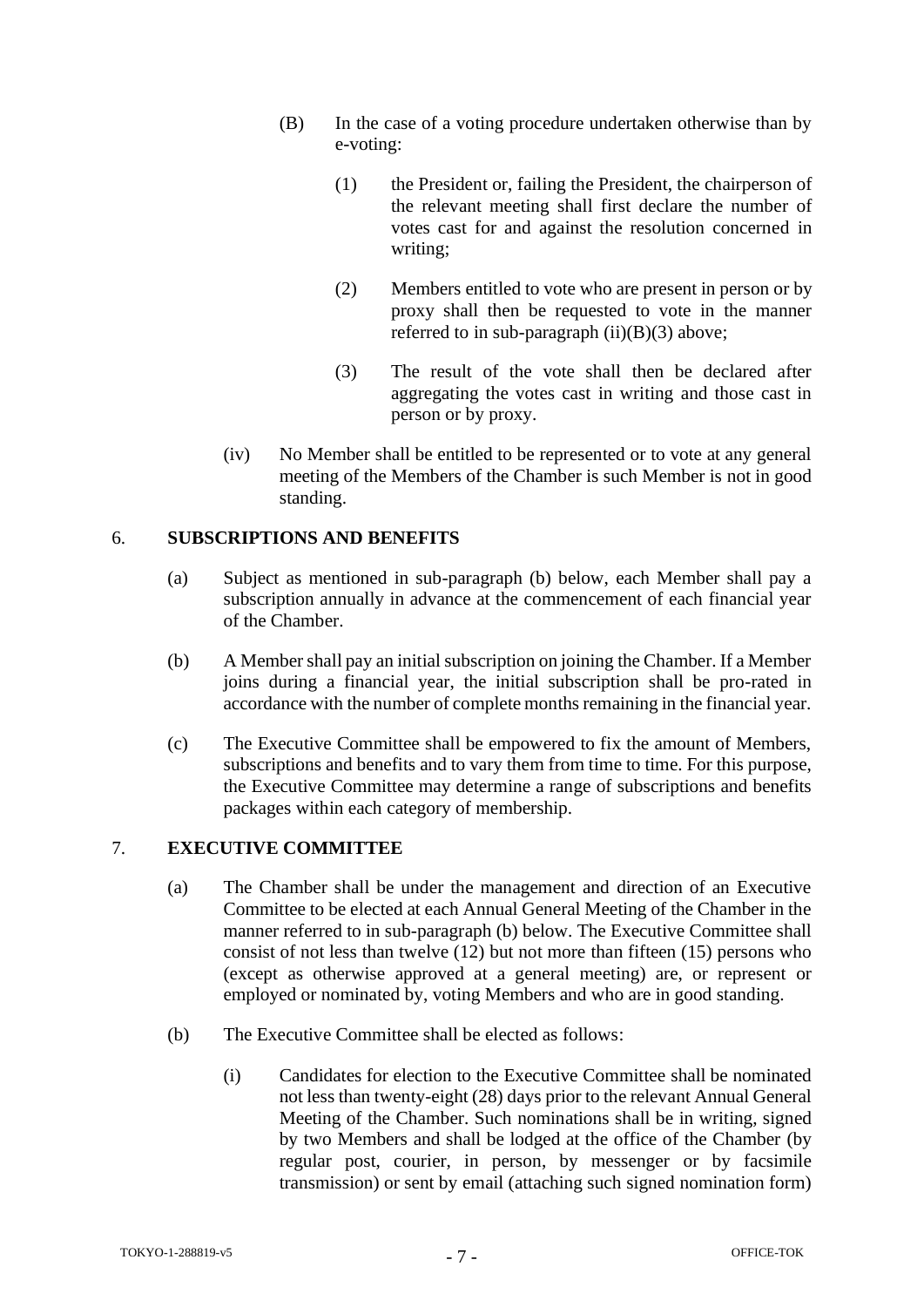to the email address of the Chamber specified by the Executive Committee for such purpose, in each case within the time limit referred to above;

- (ii) Details of the resolution (in the case of e-voting) or ballot papers (in the case of voting other than e-voting), distributed as set out in subparagraph 5(e) to Members entitled to vote at the relevant Annual General Meeting, will contain a list of all candidates for election to the Executive Committee. Each such Member will be entitled to indicate through the e-voting system (or, in the case of voting other than by evoting, on the voting form contained in the ballot paper), those of the candidates (not exceeding fifteen (15) candidates, and not exceeding one vote per candidate) for whom such Member wishes their vote to be cast. In the case of any vote cast for more than fifteen (15) candidates, the whole of the vote shall be invalidated. At the said Annual General Meeting, voting for each candidate (if a vote is necessary) shall be conducted as provided in sub-paragraph 5(e) above. The successful candidate in any election of an Executive Committee shall be those fifteen (15) persons each of whom receives a greater number of votes in their favour than those cast in respect of each of the remaining candidates.
- (iii) If fifteen (15) or fewer persons are nominated for election to the Executive Committee then, subject as provided below, no vote shall be taken and all of such candidates shall be deemed to be elected to the Executive Committee automatically.
- (iv) If more than one candidate for election to the Executive Committee shall receive the same number of votes in their favour and, as a result, any of the election provisions in the foregoing paragraphs of this sub-clause (b) cannot be operated, the candidates concerned shall be deemed not to have been nominated and the votes in their favour shall accordingly be disregarded.
- (v) If, either at the beginning of or during its term of office, the Executive Committee shall comprise less than fifteen (15) persons, the current members thereof shall upon a majority vote elect such number of additional persons qualified to serve on the Executive Committee as are required to raise its total number to twelve (12) persons and may at their discretion fill the remaining vacancies in the same manner.
- (vi) Campaigning or electioneering by candidates for the Executive Committee or their supporters is not permitted. Candidates may participate only in initiatives to provide information related to the Executive Committee election approved and sponsored by the Executive Committee, such as the Election Booklet to be distributed together with the resolution or ballot paper to be sent pursuant to paragraph  $7(b)(ii)$ above. All candidates for the Executive Committee shall adhere to the same format in preparing their campaign statements for the Election Booklet. The formatting requirements for the Election Booklet shall be set by the Executive Committee and shall include, among others, style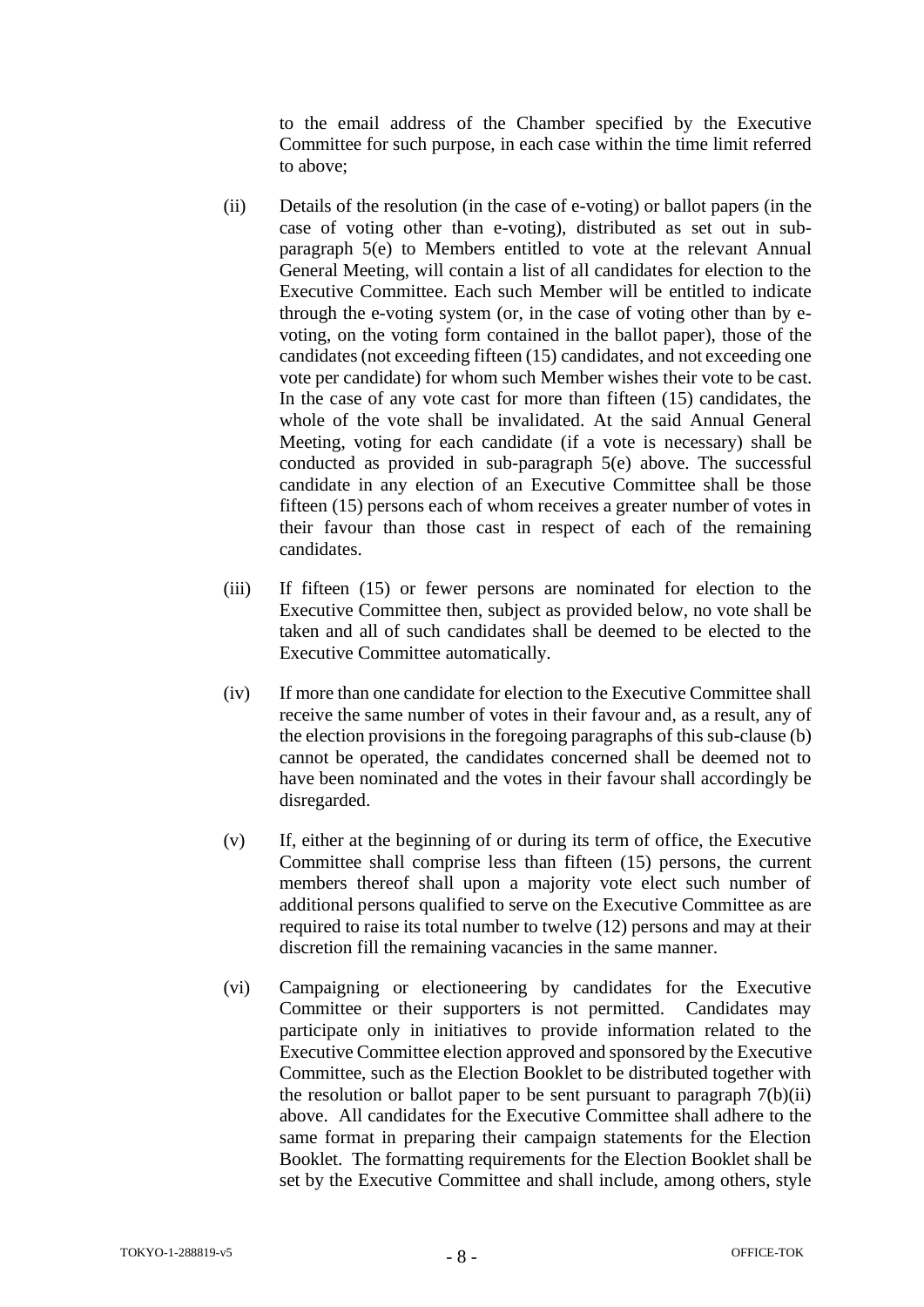and formatting rules and word limits to be submitted by each candidate. All information provided by all candidates must be accurate, including company affiliations and any facts and figures. Any allegation of breach of this provision shall be reported to the principal office of the Chamber, and such allegation shall be investigated by the Independent Committee. The decision of the Independent Committee as to whether or not there has been a breach of this provision shall be communicated to the relevant candidate, their proposer and seconder, and the Executive Committee, and shall be conclusive and binding on all parties; and any candidate who has been found to have been in breach by the Independent Committee shall have their candidacy invalidated and be disqualified from standing as an Executive Committee member candidate in respect of the relevant election.

- (c) Each member of the Executive Committee shall hold office, subject as mentioned below, from the date of their election as aforesaid until the next occurring Annual General Meeting of the Chamber of their earlier removal or resignation. Each member of the Executive Committee may stand for reelection at any time.
- (d) If an Executive Committee is not for any reason elected at an Annual General Meeting of the Chamber or if such an Annual General Meeting is not held, each member of the Executive Committee then holding office at the end of the relevant financial year shall continue in office until an election is held.
- (e) A member of the Executive Committee may be removed from office at any time if not less than seventy-five per cent (75%) of the Members' votes cast in person, by proxy or by post, at an Extraordinary General Meeting of the Chamber, favours such removal.

#### <span id="page-10-0"></span>8. **OFFICERS AND EMPLOYEES**

- (a) The President of the Chamber shall be elected at an Annual General Meeting of the Chamber. The President must be an Executive Committee member. If there is only one Presidential candidate, no vote shall be taken and such candidate shall be deemed to be elected as President automatically, so long as that candidate is also elected as an Executive Committee member.
- (b) The President shall be elected as follows:
	- (i) Candidates for the Presidential election must also be nominated for election to the Executive Committee pursuant to paragraph 7(b) above. The nomination referred to in paragraph  $7(b)(i)$  shall indicate whether the relevant person is also standing as a Presidential candidate.
	- (ii) Details of the resolution (in the case of e-voting) or ballot papers (in the case of voting other than e-voting), distributed as set out in subparagraph 5(e) to Members entitled to vote at the relevant Annual General Meeting, will contain a list of all candidates for election to the role of the President. Each such Member will be entitled to indicate through the e-voting system (or, in the case of voting other than by e-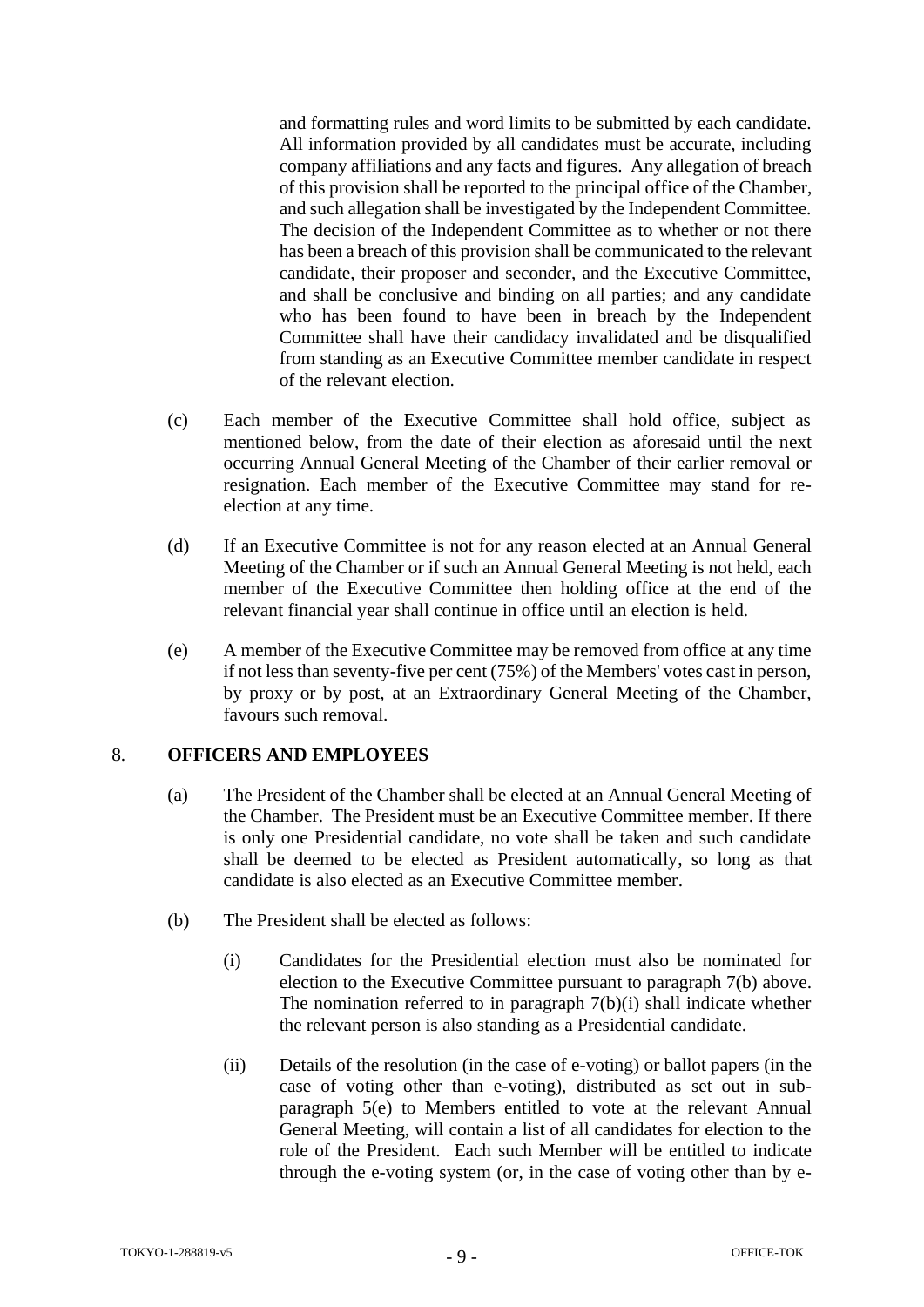voting, on the voting form contained in the ballot paper), one Presidential candidate for whom such Member wishes their vote to be cast. In the case of any vote cast for more than one (1) candidate, the whole of the vote with respect to the voting for such role shall be invalidated. At the said Annual General Meeting, voting for each candidate (if a vote is necessary) shall be conducted as provided in subparagraph 5(e) above. The successful candidate in any election for President shall be the person who receives a greater number of votes in such candidate's favour than those cast in respect of each of the remaining Presidential candidates.

- (iii) Campaigning or electioneering by Presidential candidates or their supporters is not permitted. Candidates may participate only in initiatives to provide information related to the Presidential election approved and sponsored by the Executive Committee, such as the Election Booklet to be distributed together with the resolution or ballot paper to be sent pursuant to paragraph 7(b)(ii) above. All Presidential candidates shall adhere to the same format in preparing their campaign statements for the Election Booklet. The formatting requirements for the Election Booklet shall be set by the Executive Committee and shall include, among others, style and formatting rules and word limits to be submitted by each Presidential candidate. In addition, each Presidential candidate may (but is not obliged to) present a recorded speech, in the format and adhering to other requirements (such as length) set by the Executive Committee, which shall be available for viewing on the Chamber's website. All information provided by all Presidential candidates must be accurate, including company affiliations and any facts and figures. Any allegation of breach of this provision shall be reported to the principal office of the Chamber, and such allegation shall be investigated by the Independent Committee. The decision of the Independent Committee as to whether or not there has been a breach of this provision shall be communicated to the relevant candidate, their proposer and seconder, and the Executive Committee, and shall be conclusive and binding on all parties; and any candidate who has been found to have been in breach by the Independent Committee shall have their candidacy invalidated and be disqualified from standing as a Presidential candidate in respect of the relevant election.
- (c) In the event of a tie in the voting to elect a President, all votes cast in respect of such election will be invalidated, whereupon the newly-elected Executive Committee shall by majority resolution select the President from one of the persons tied in the vote of Members. If at the relevant Annual General Meeting there is only one Presidential candidate and such candidate is not elected as an Executive Committee member, or if none of the Presidential candidates are elected as Executive Committee members, then the newly-elected Executive Committee shall select the President from one of their number, by majority resolution. If at the relevant Annual General Meeting there has been no candidate standing for election as President or no vote in favour of any such candidate, the newly elected Executive Committee shall select the President from one of their number, by majority resolution.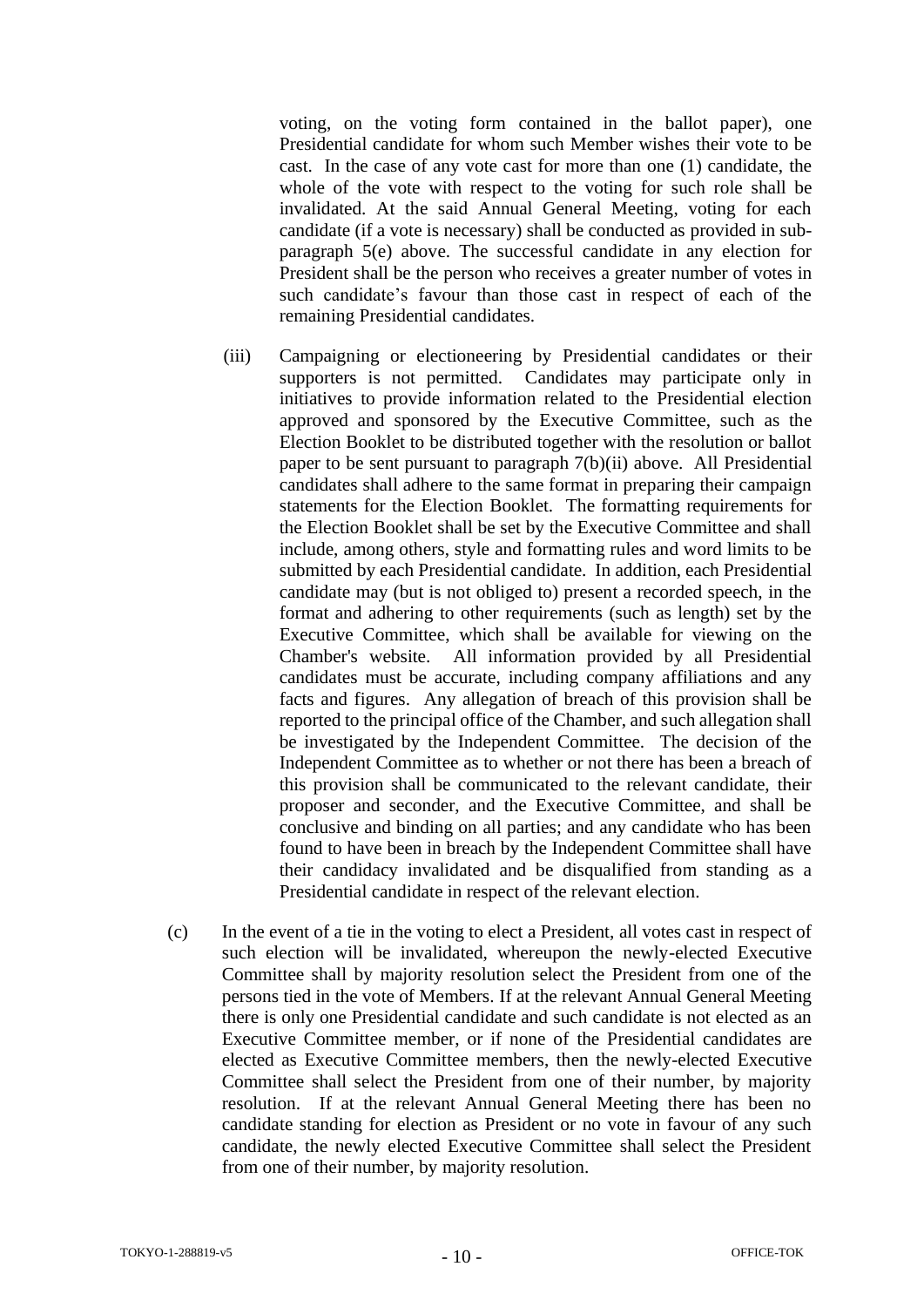- (d) The President shall be the chairperson of the Executive Committee and shall serve in both capacities from the date of the President's election to office until the earlier of the next occurring election of an Executive Committee or the President ceasing to be an Executive Committee member. A retiring President may stand for re-election to such office at any time.
- (e) The Executive Committee shall by majority resolution appoint a vice-president from one of its number. The Vice President shall perform the duties of the President in the latter's absence.
- (f) The Executive Committee shall be empowered to appoint employees of the Chamber and to fix and effect payment of salary to such employees out of Chamber funds.

# <span id="page-12-0"></span>9. **MEETINGS**

- (a) Annual General Meeting
	- (i) The Chamber will hold an Annual General Meeting within two (2) months after the close of each financial year. The following business shall be placed on the agenda of every Annual General Meeting of the Chamber:
		- (A) receipt of the Chairperson's Annual report;
		- (B) receipt of a Statement of Accounts;
		- (C) election of an Executive Committee;
		- (D) election of a President;
		- (E) appointment of Certified Public Accountants.
	- (ii) The Executive Committee shall, at least twenty-one (21) days before an Annual General Meeting cause notices thereof to be given to Members stating the date, time and venue of such meeting and the agenda. Special business, not appearing on the agenda, may be transacted at the Annual General Meeting at the discretion of the chairperson provided that particulars of such special business have been lodged at the office of the Chamber (by regular post, courier, in person, by messenger or by facsimile transmission) or sent by email to the email address of the Chamber specified for such purpose, in each case not less than fortyeight (48) hours prior to the relevant meeting.
	- (iii) No business shall be transacted at any Annual General Meeting unless a quorum of Members is present in person or by means of electronic facility or facilities at the time the meeting proceeds to business, and such quorum shall consist of Members holding voting rights in their own behalf aggregating at least ten per cent (10%) of the total voting rights of the membership. However, any resolutions put forward to the Annual General Meeting for which e-voting was used, in respect of which Members holding voting rights in their own behalf aggregating at least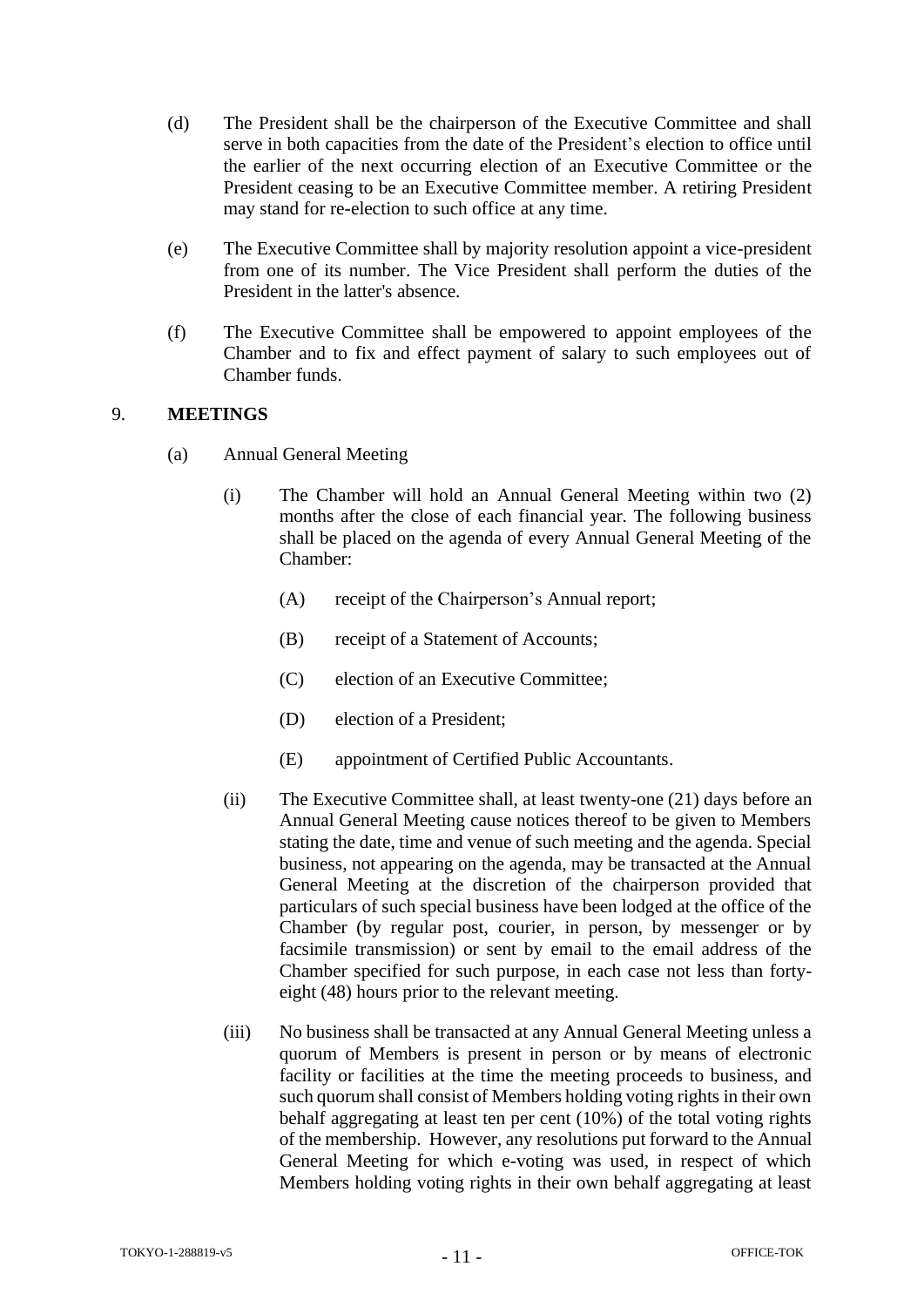ten per cent (10%) of the total voting rights of the membership have voted through such e-voting procedures, shall be deemed to have been transacted at a duly quorate Annual General Meeting.

- (iv) If within half an hour after the time appointed for an Annual General Meeting a quorum be not present, the Meeting shall be adjourned for twenty-one (21) days. Not less than fourteen (14) days prior to such an adjourned meeting, a new notice shall be sent to Members which shall specify the time and place (being the principal meeting place and any virtual meeting place) for the adjourned meeting and be accompanied by fresh ballot papers in respect thereof. No quorum shall be required at an adjourned Annual General Meeting. Save in the case of resolutions for which e-voting was used, all voting forms previously lodged with the President in respect of the Annual General Meeting as originally scheduled will be invalidated, and only those votes cast in person, by proxy or in accordance with fresh voting forms lodged in due time with the President will be counted at an adjourned meeting.
- (v) At any Annual General Meeting (or any adjournment thereof), unless otherwise required pursuant to the provisions hereof, and except in the case of resolutions for which e-voting was used, every question shall be decided in the manner referred to in paragraph 5(e) above, upon a simple majority of the votes cast in person, by proxy and in writing. A declaration by the President or other chairperson of the meeting that a resolution has been carried or not carried and an entry in the Minute Book of the Chamber shall be conclusive evidence of the facts without proof of the number or proportion of votes recorded in favour or against such resolution.
- (b) Extraordinary General Meetings
	- (i) An Extraordinary General Meeting of the Chamber may be convened:
		- (A) by the Executive Committee; or
		- (B) by Members holding voting rights aggregating at least ten per cent. (10%) of the total voting rights of the membership, provided that an instrument in writing signed by the nominated representatives of such Members requisitioning such meeting shall be lodged at the office of the Chamber (by regular post, courier, in person, by messenger or by facsimile transmission) or sent by email to the email address of the Chamber specified for such purpose, whereupon the Executive Committee shall be bound promptly to fix a date for the meeting so requisitioned and to notify the membership thereof and the business to be transacted thereat.
	- (ii) Provisions regarding notice of, voting at, quorum for and adjournment of Extraordinary General Meetings of the Chamber shall be the same as those mentioned above in respect of Annual General Meetings except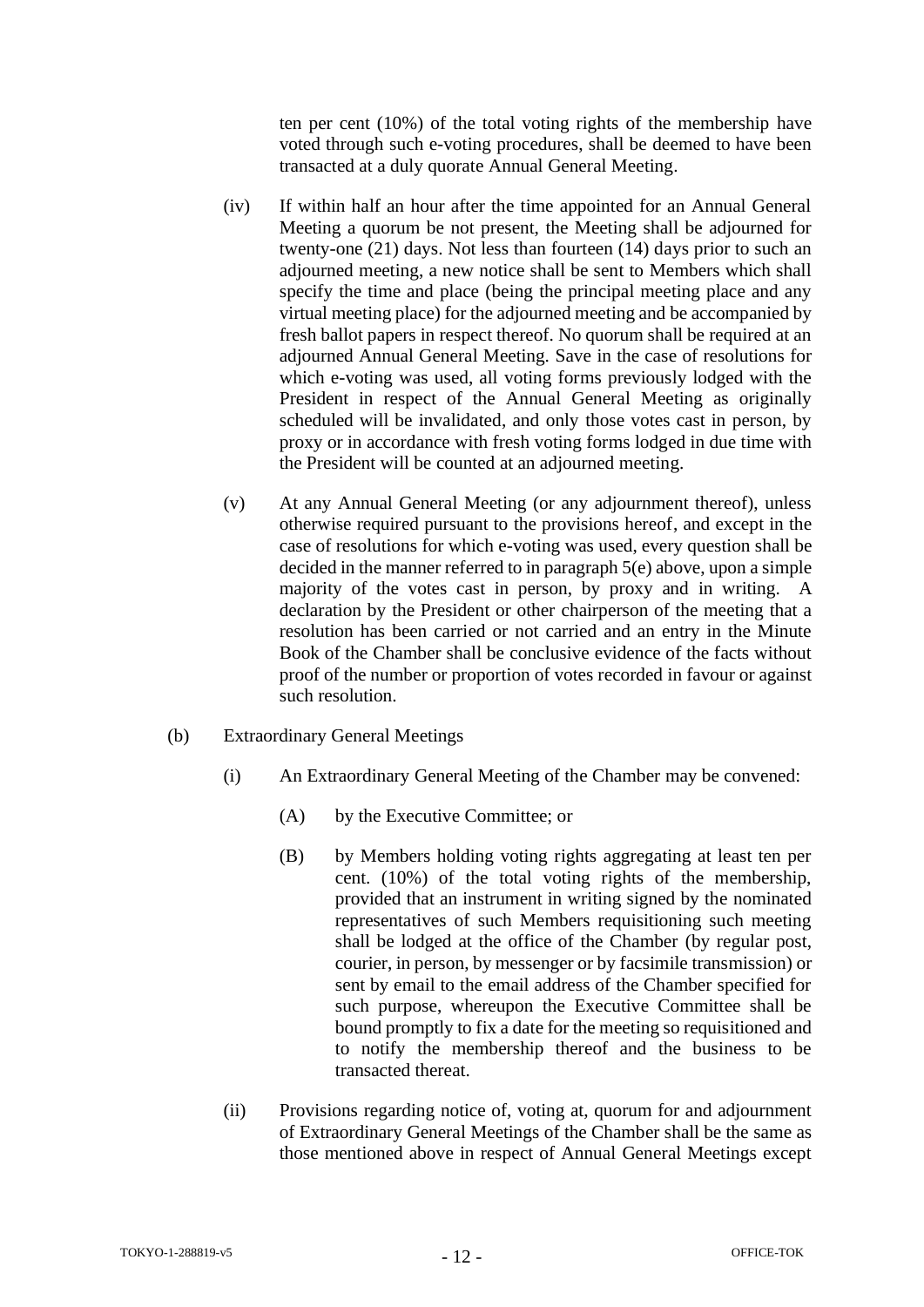for business specified in the agenda circulated to the membership with the notice of the meeting.

- (c) Executive Committee Meetings
	- (i) The Executive Committee shall hold meetings with such regularity as the President shall deem necessary for the proper management of the affairs of the Chamber.
	- (ii) A quorum of the Executive Committee shall be constituted only if a majority of its members are present in person or by means of electronic facility or facilities.
	- (iii) Any resolution upon which a formal vote of the Executive Committee is required may be carried only upon the affirmative vote of a majority of the members of the Executive Committee.
	- (iv) Any one member of the Executive Committee may call for a formal vote upon any issue of relevance to the affairs of the Chamber.

#### <span id="page-14-0"></span>10. **ACCOUNTS AND RECORDS**

The Executive Committee shall procure that:

- (a) proper books of accounts shall be kept for the Chamber and receipts provided to Members in respect of subscriptions or donations received;
- (b) non-statutory financial statements shall be prepared by the Chamber in respect of each financial year which shall show receipts, payments and liabilities (if any) of the Chamber and which shall be presented together with a report of the President to the Annual General Meeting of the Chamber next following the end of the financial year to which to which those financial statements relate. The non-statutory financial statements shall not be required to be reviewed or audited by the Certified Public Accountants but shall be the subject of an agreed upon procedures engagement with the Certified Public Accountants, the scope of which shall be determined by the Executive Committee.
- (c) Proper records of the meetings of the Chamber and of the Executive Committee shall be maintained. The Executive Committee shall not unreasonably refuse any member access to such records provided that such Member gives to the President not less than seven (7) days' notice of such Member's desire to inspect such records and specifies the subject matter of that Member's concern.

#### <span id="page-14-1"></span>11. **SUB-COMMITTEES**

The Executive Committee may from time to time create sub-committees to be comprised of employees of Members upon terms of reference as it shall think fit having regard to the attainment of the objects of the Chamber. The Executive Committee may freely dissolve any such sub-committee.